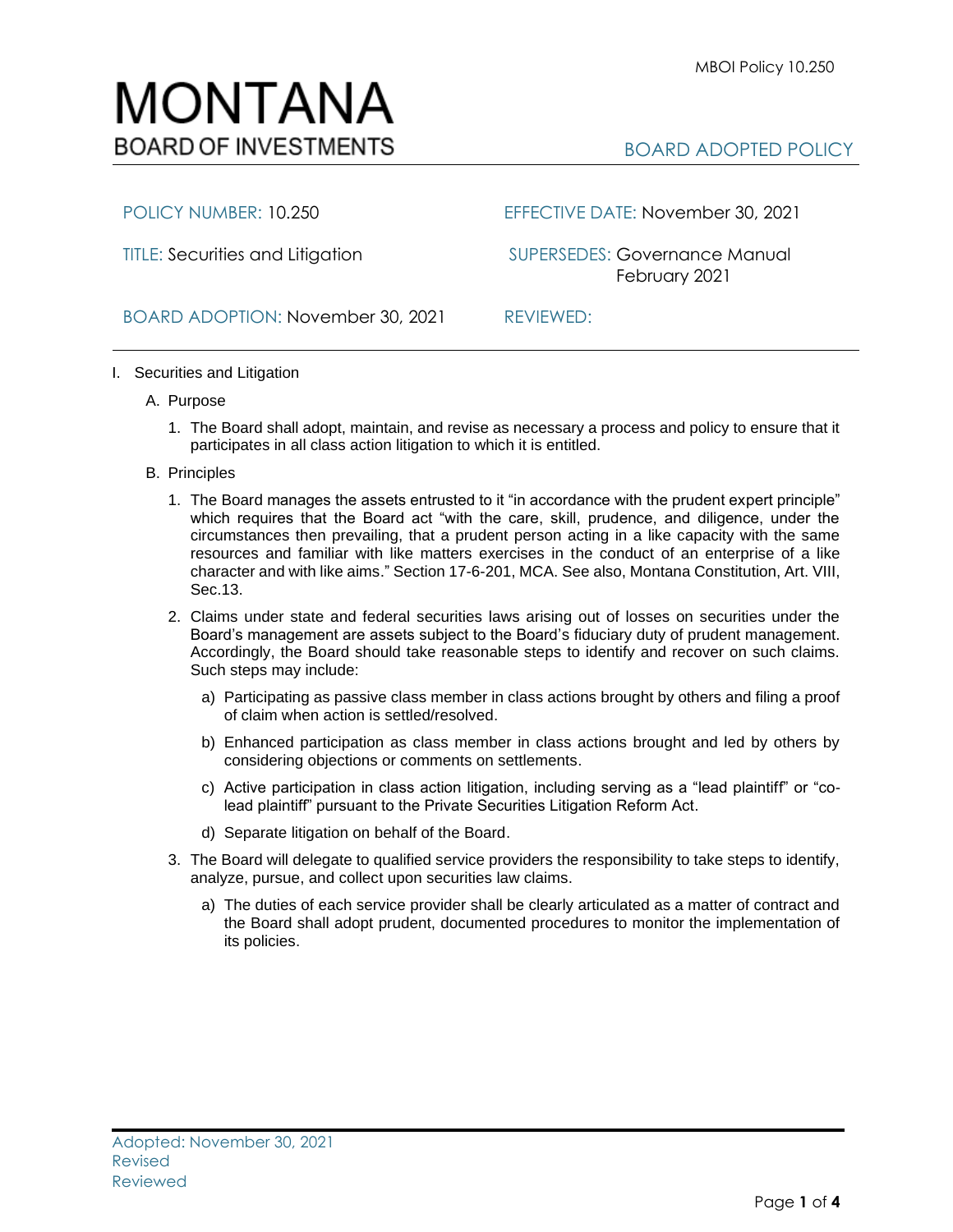## C. Policies

- 1. The Board shall take reasonable, cost-effective steps to identify, pursue, and collect upon claims under state and federal securities laws for losses suffered by the Board on its investments because of alleged or proven violations of securities laws.
- 2. A proof of claim should be filed on behalf of the Board in connection with every securities class action litigation settlement or judgment in which the Board is a member of the plaintiff class.
- 3. The Board will not consider separate litigation or lead plaintiff status with respect to any claim unless the losses suffered with respect to the particular securities are at least \$1,000,000, for the following reasons:
	- a) Pursuing securities litigation as an active plaintiff, either by separate lawsuit or by serving as a lead plaintiff in a class action, imposes on the Board a separate fiduciary responsibility to other class members.
	- b) Administrative, legal, other burdens, and possibly out-of-pocket expense.
- 4. When the losses exceed \$1,000,000, the Board may commence separate litigation or apply for lead or co- lead plaintiff status, after receiving advice from the Board's counsel that it is in the interest of the Board to do so.
	- a) The criteria to be considered in deciding whether to commence separate litigation or apply for lead plaintiff status are set forth in Policy 10.251.
- 5. If the Board has suffered losses of \$500,000 or more, and the Board is not pursuing separate litigation or acting as lead or co-lead plaintiff in a class action, the Board may play an enhanced role, which may include review of the terms of any settlement, including applications for legal fees, to determine if the Board should file a comment or objection with respect to the settlement, or opt out of the class.
	- a) The criteria for deciding whether to opt out are set forth in Policy 10.251.
	- b) The Board is authorized to direct the filing of a comment or objection.
- 6. The Board will act only as a passive class member with respect to any claim in which the losses suffered are less than \$500,000. Proofs of claim will be filed on behalf of the Board upon a settlement or final judgment awarding damages in relevant class actions.
- 7. The Board delegates to its Audit Committee the decision to seek lead or co-lead plaintiff status or to play an enhanced role in a class action under this Policy.
- 8. The Executive Director, the Chief Investment Officer, the Board's general legal counsel, and the Board's investment consultant shall receive reports from the Monitoring Legal Firm, regarding the status of all securities class action litigation matters in which the Board is or could be a member.
	- a) The Executive Director shall receive such reports at least quarterly and upon each filing of proofs of claim.
- D. Roles and Authority
	- 1. Board Role and Authority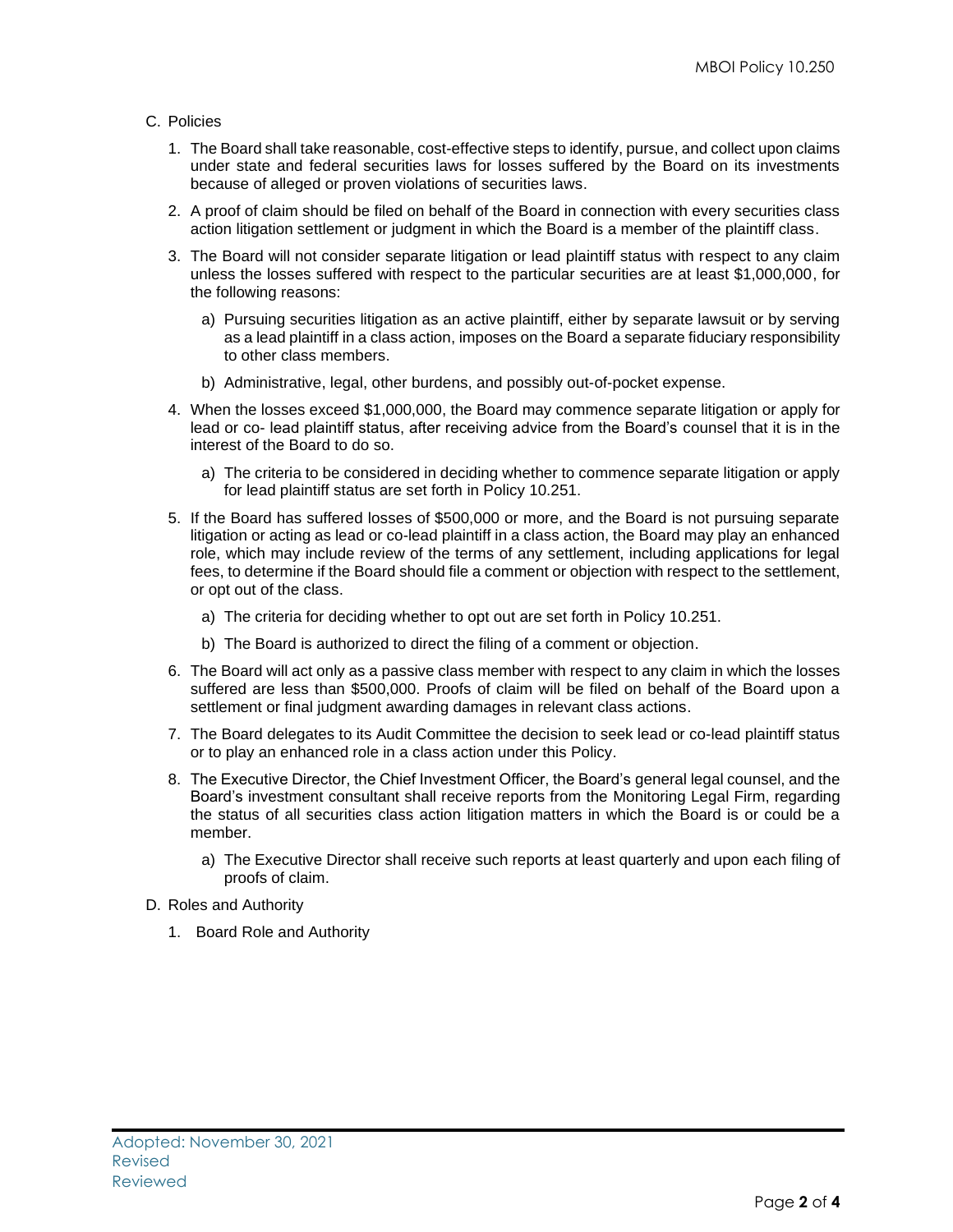- a) Review staff reports regarding securities litigation matters.
- b) Periodically review and, as appropriate, modify this Policy.
- c) Establish, periodically review, and, as appropriate, modify protocols for implementation of this Policy.
- d) Select a securities class action monitoring firm to identify and evaluate potential claims and oversee the process for selecting such firm.
- e) Approve, modify, or terminate agreements with service providers responsible for implementation of this policy.
- 2. Audit Committee Role and Authority
	- a) Authorize commencement of separate litigation or filing of motion for lead plaintiff or colead plaintiff status or support for another's application for lead plaintiff status, consistent with this Policy.
	- b) Approve settlement of separate litigation or class action in which the Board is lead plaintiff or co-lead plaintiff, consistent with Board policy.
	- c) Authorize opting out of a class settlement, consistent with this Policy.
	- d) Authorize filing of objections and comments on settlements, consistent with Board policy.
	- e) Receive and review staff reports on the status of matters other than passive claim filings.
- 3. Staff Role and Authority
	- a) Circulate to Board members, Board general legal counsel, and investment consultant the reports from the custodian and monitoring firm showing status of all securities litigation matters in which the Board may have an interest. The status includes:
		- (1) Date case filed.
		- (2) Date of settlement.
		- (3) Due date for claim filing.
		- (4) Date Board's claim filed.
		- (5) Date of recovery.
	- b) Approve, circulate, and review responses to requests for proposals for monitoring firm services and make recommendations to the Board regarding selection.
	- c) Monitor, with assistance from the Board's general counsel, performance of the Monitoring Firm and report deficiencies to the Board.
	- d) As appropriate, recommend to the Board modifications to this Policy and to implementation protocols.
- 4. Board General Counsel Role and Authority
	- a) Assist in the preparation of requests for proposals for a monitoring firm, review responses and make recommendations to Board members and staff regarding candidates.
	- b) Assist in negotiations of terms and agreements with the Monitoring Firm, with assistance from the Board's investment consultant.
	- c) Review, prior to submission to the Audit Committee, all recommendations from the Monitoring Firm regarding whether to commence separate litigation or seek lead plaintiff or co-lead plaintiff designation, or to opt out of or object to class settlements.
	- d) Review, prior to submission to the Audit Committee, all recommendations from the Monitoring Firm regarding proposed settlements of separate actions brought by the Board or class actions in which the Board is lead or co-lead plaintiff.